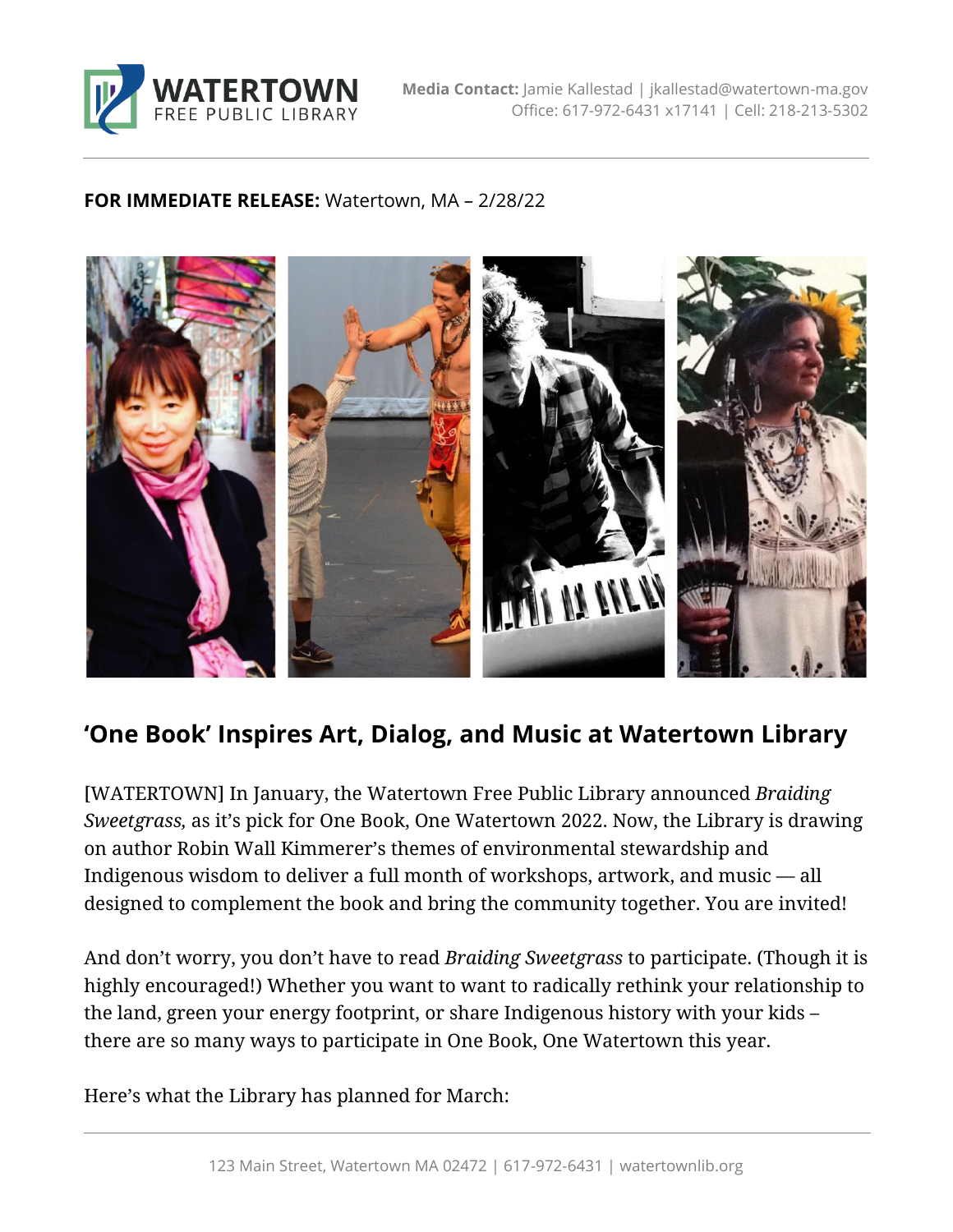

### **Landscaping and Gardening for Wildlife with Mass Audubon**

Thursday, 3/3 | 7 PM | via Zoom | Registration Required

### **Movie Screening: Gather**

Monday, 3/7 | 6:30 PM | at WFPL

**Gallery Reception: "The Art of Living Together" by Zhonghe (Elena) Li**  Wednesday, 3/9 | 6 PM | at WFPL

## **Community Book Discussion:** *Braiding Sweetgrass*

Thursday, 3/10 | 11 AM | via Zoom | Registration Required Tuesday, 3/15 | 7 PM | at WFPL

**Twined Basketry and Eastern Woodland Art with Julia Marden** Saturday, 3/12 | 2:30 | at WFPL

**Author Talk:** *"All the Real Indians Died Off": And 20 Other Myths About Native Americans* **with Dina Gilio-Whitaker** Monday, 3/14 | 7 PM | via Zoom | Registration Required

**First Light Fun — Traditional Stories and Crafts with Annawon Weeden** Saturday, 3/19 | 2:30 PM | at WFPL | Great for children! Ages 8+

**Coffeehouse Concert: Ben Cosgrove** Sunday, 3/20 | 2 PM | at WFPL | Registration Required

### **Greening Your Energy Footprint with Nathan Phillips** Wednesday, 3/23 | 7 PM | via Zoom | Registration Required

## **Chinese Papercutting Workshop with Elena Li**

Saturday, 3/26 | 2:30 PM | at WFPL | Great for children! Ages 8+ | *This program is supported in part by a grant from the Watertown Cultural Council, a local agency which is supported by the Mass Cultural Council, a state agency.*